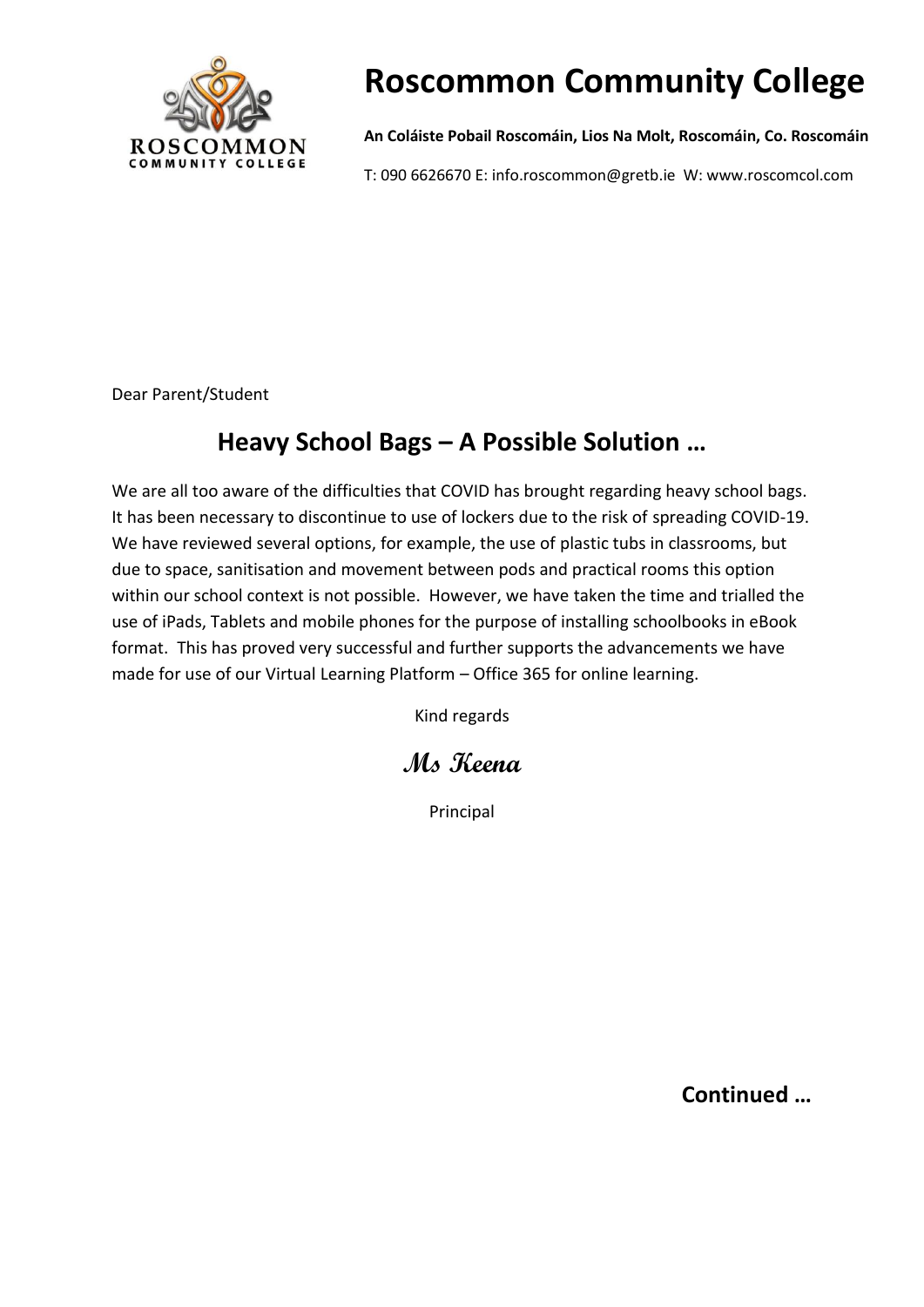

### **A Guide to Setting up an iPad/Tablet for eBooks:**

Like all sets of schoolbooks, they are produced by different publishers. Look through your child's booklist (available on roscomcol.com – academic information) or at the front of each of their schoolbooks and determine the publishers.

To this end, up to 5 different apps may be needed for your child's suite of textbooks, depending on the subjects they are doing.

Prior to setting up your device for eBooks you should first determine which of the following apps will be needed based on your child's booklist:

- $\checkmark$  EDCO Learning
- ✓ Educate.ie
- $\checkmark$  Gill Explore
- ✓ Folens Hive
- ✓ Mentor Books
- When this has been determined you should then download each of the relevant apps from the app store on your child's device.
- After all apps have been downloaded next take your child's textbook and scratch off the panel on the inside cover to reveal the eBook code.
- Make a list of the codes noting the name of the book and the book publisher.
- You then need to create an account on each of the relevant publisher's website to activate the eBooks and create logins for the various apps.
- Your child had been provided with a GRETB email address and password and we recommend using this on all apps to ensure login is not forgotten.
- Please save all passwords on the apps when prompted to allow for ease of access.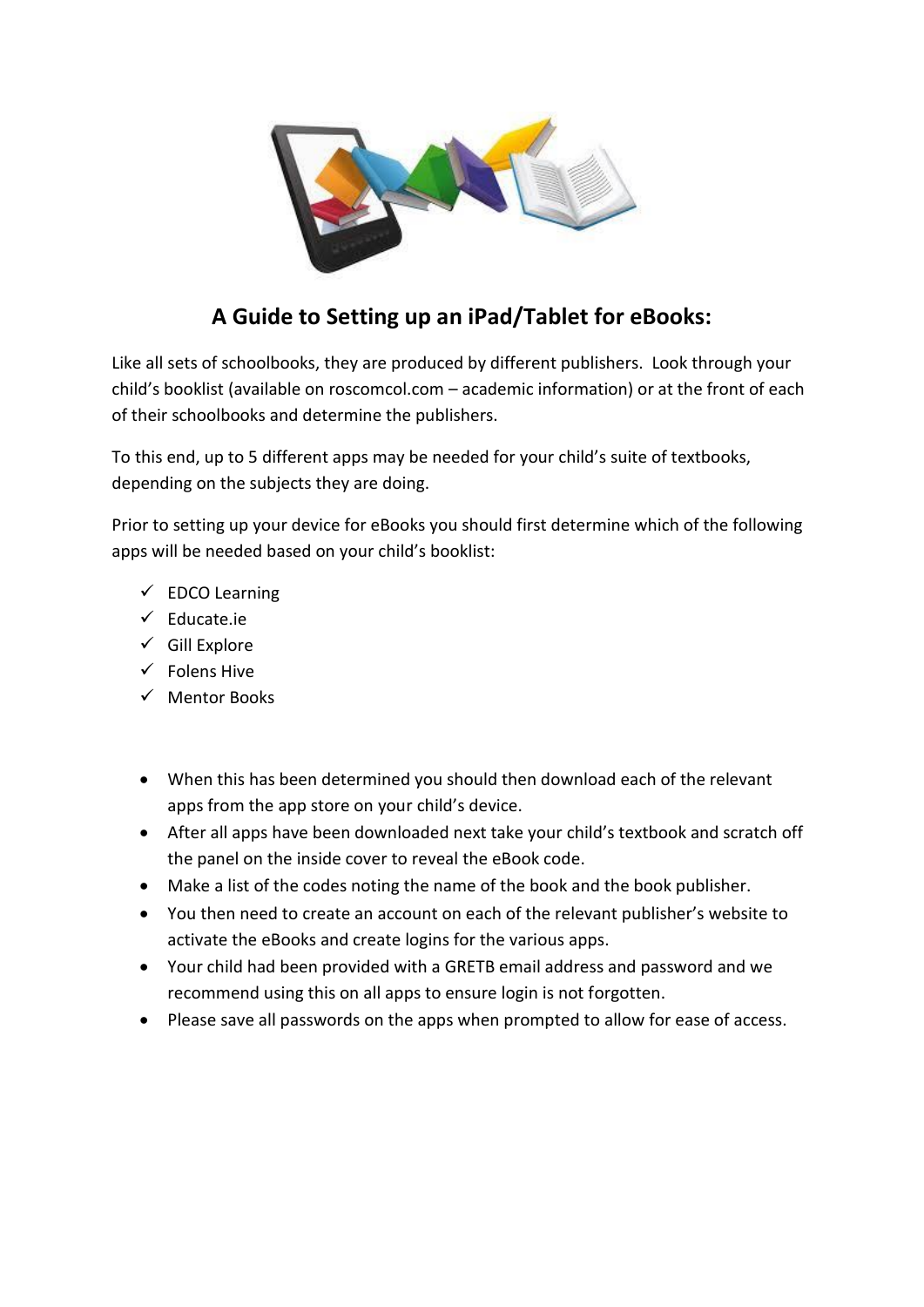### **Activating eBooks for each of the individual companies:**

*\*Please note that some publishers require parental permission for the activation of an eBook licence and Parent email may have to be disclosed and terms agreed to before a book can be downloaded.*



## **EDCO:**

- $\triangleright$  Log in to the app using the account you have created (RCC email and password)
- $\triangleright$  Click on the 'enter code' icon on your dashboard.
- $\triangleright$  Input the code you have and complete the process by following the instructions on screen to activate the licence.

**\_\_\_\_\_\_\_\_\_\_\_\_\_\_\_\_\_\_\_\_\_\_\_\_\_\_\_\_\_\_\_\_\_\_\_\_\_\_\_\_\_\_\_\_\_\_\_\_\_\_\_\_\_\_\_\_\_\_\_\_\_\_\_\_\_\_\_\_\_\_\_\_\_\_\_**



## **Educate.ie:**

- $\triangleright$  Log in to the app using the account you have created (RCC email and password)
- ➢ On the main "welcome" page of the app click on the [www.educate.ie/redeem](http://www.educate.ie/redeem) link
- $\triangleright$  You will be prompted to enter the email address associated with the account
- $\triangleright$  Choose relevant book from the list and input eBook code to activate the licence

**Continued ….**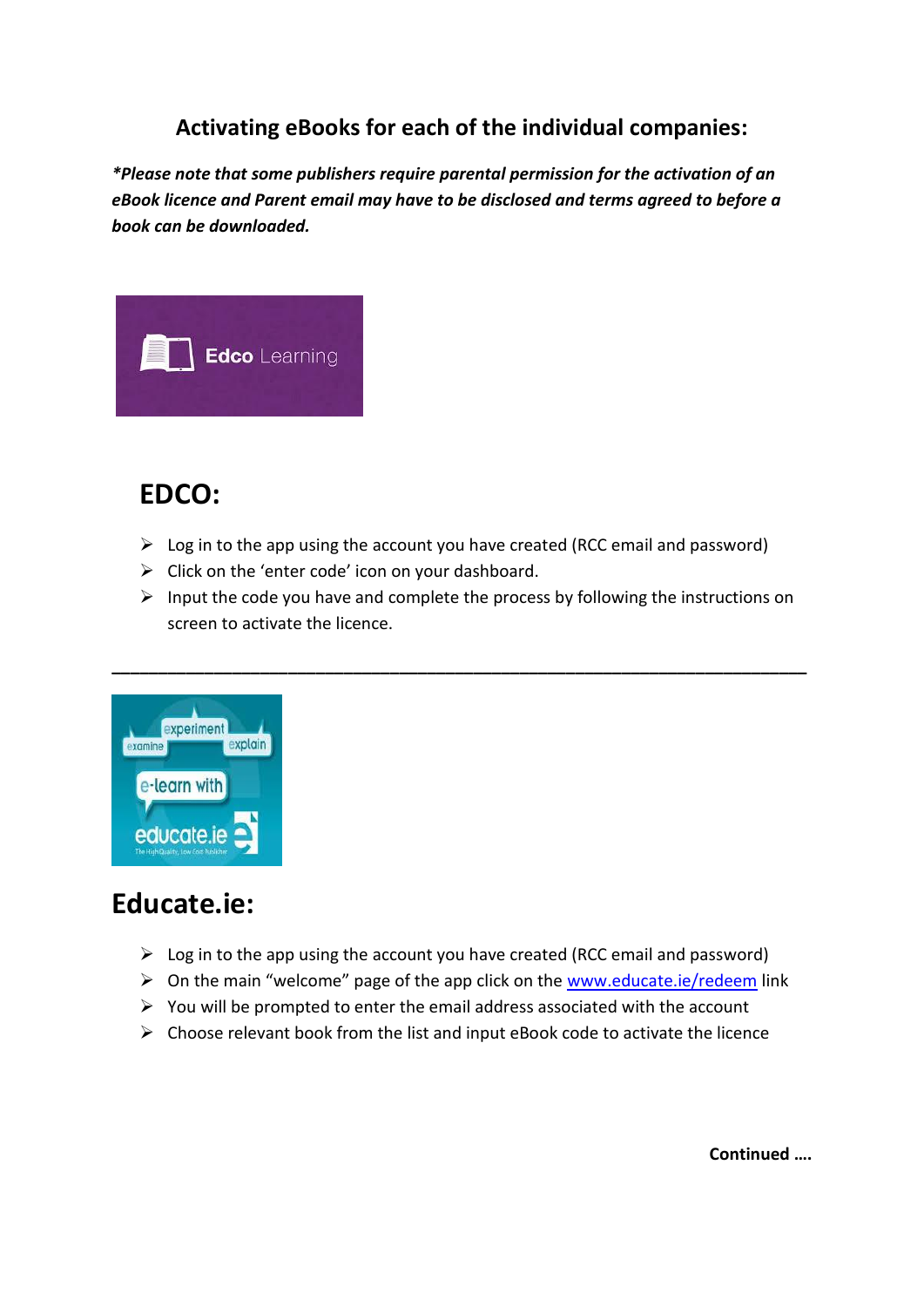

- ➢ Google [www.gillexplore.ie/ebooks](http://www.gillexplore.ie/ebooks)
- $\triangleright$  Scroll down and click on the link to activate student eBook
- $\triangleright$  Input the email address and password associated with the account
- $\triangleright$  Input the eBook code provided on the book
- $\triangleright$  Return to the app and the book will have appeared on the dashboard, click on the download icon to complete the activation

\_\_\_\_\_\_\_\_\_\_\_\_\_\_\_\_\_\_\_\_\_\_\_\_\_\_\_\_\_\_\_\_\_\_\_\_\_\_\_\_\_\_\_\_\_\_\_\_\_\_\_\_\_\_\_\_\_\_\_\_\_\_\_\_\_\_\_\_\_\_\_\_\_\_\_



#### *\*Folens require parental permission prior to the activation of an eBook licence. Parent email will be required, and an email will be sent to verify permission.*

- $\triangleright$  When app has been activated log in using RCC email and password
- ➢ Click on the menu icon on the left-hand side of the screen and scroll down to 'redeem'
- $\triangleright$  You will then be prompted to input the eBook code from the list you compiled earlier
- $\triangleright$  When approved, the book will appear on the dashboard then click on the icon to complete the download process
- $\triangleright$  Your book is then ready to use

**Continued …..**